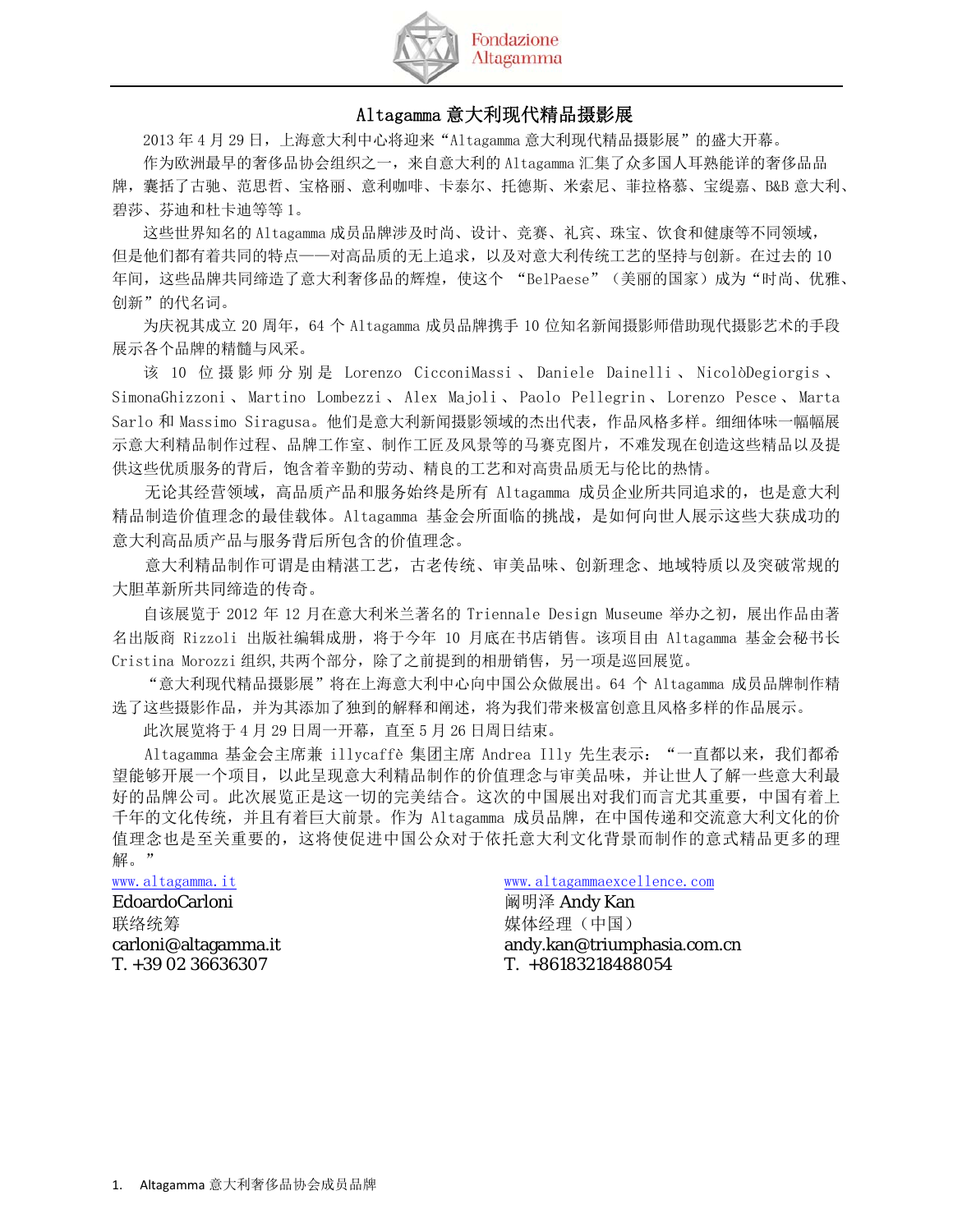| 1.  | Acqua di Parma 帕尔马之水                   |
|-----|----------------------------------------|
| 2.  | Agnona 阿妮欧娜                            |
| 3.  | AgustaWestland 阿古斯塔·韦斯特兰               |
| 4.  | L'Albereta, Erbusco                    |
|     | L'Albereta 酒店, Erbusco                 |
| 5.  | Alberta Ferretti 阿尔伯特-菲尔蒂              |
| 6.  | Alessi 艾烈希                             |
| 7.  | Alias                                  |
| 8.  | Allegrini 艾格尼酒庄                        |
| 9.  | L'Andana, Castiglione dellaPescaia     |
| 10. | Artemide 阿特米德                          |
| 11. | Aurora 奥罗拉                             |
| 12. | Baratti& Milano 巴拉获和米兰诺                |
| 13. | Bauer Hotel, Venice 鲍尔酒店               |
| 14. | <b>B&amp;B</b> Italia                  |
| 15. | <b>Bellavista- Bellavista</b> 酒庄       |
| 16. | <b>Bellevue Syrene Hotel, Sorrento</b> |
|     | 贝尔维塞林纳酒店, 索伦托                          |
| 17. | <b>BiondiSanti</b>                     |
| 18. | Bisazza 碧莎马赛克                          |
| 19. | Boffi 波菲                               |
| 20. | BottegaVeneta 宝缇嘉                      |
| 21. | Brioni 布里奥尼                            |
| 22. | BrunelloCuccinelli 布鲁奈罗 · 库奇内          |
|     | 利                                      |
| 23. | Buccellati 布契拉提                        |
| 24. | Bvlgari 宝格丽                            |
| 25. | Ca' del Bosco - Ca' del Bosco 酒庄       |
| 26. | Caffarel 口福莱                           |
| 27. | Capri Palace Hotel e Spa, Capri        |
|     | 卡普里皇宫温泉酒店                              |
| 28. | <b>Danese</b>                          |
| 29. | De Russie Hotel, Rome                  |
|     | 德露西酒店, 罗马                              |
| 30. | Driade 德里亚德                            |
| 31. | Ducati Motor Holding 杜卡迪               |
| 32. | Emilio Pucci 璞琪                        |
| 33. | ErmenegildoZegna 杰尼亚集团                 |
| 34. | Etro 艾特罗                               |
| 35. | Fendi 芬迪                               |
| 36. | Ferrari 法拉利                            |
| 37. | Ferrari F.lliLunelli                   |
| 38. | FlosFlos 灯具                            |
| 39. | Frette 芙蕾特                             |
| 40. | Gianfranco Ferré 奇安弗兰科・费雷              |
| 41. | Gucci 古琦                               |
| 42. | Illycaffè                              |
| 43. | Isaia                                  |
|     |                                        |

| 44.                         | KartellKartell 塑料家具             |  |  |
|-----------------------------|---------------------------------|--|--|
| 45.                         | La Perla                        |  |  |
| 46.                         | Living Divani Living Divani 家居  |  |  |
| 47.                         | LoroPiana                       |  |  |
| 48.                         | Lungarno Hotel, Florence        |  |  |
|                             | Lungarno 酒店, 佛罗伦萨               |  |  |
| 49.                         | Luce dellaVite 麓鹊庄园             |  |  |
| 50.                         | Masi Agricola 马西酒庄              |  |  |
| 51.                         | <b>Masseria San Domenico</b>    |  |  |
|                             | Masseria San Domenico 酒店        |  |  |
| 52.                         | Max Mara 麦斯马拉                   |  |  |
| 53.                         | Missoni 米索尼                     |  |  |
| 54.                         | Moroso, Moroso 家具               |  |  |
| 55.                         | Omas 奥玛仕                        |  |  |
| 56.                         | Ornellaia                       |  |  |
| 57.                         | <b>PersolPersol</b> 眼镜          |  |  |
| 58.                         | Principe di Savoia Hotel, Milan |  |  |
|                             | Principe di Savoia 酒店, 米兰       |  |  |
| 59.                         | René CaovillaRenéCaovilla 鞋履    |  |  |
| 60.                         | Riva 丽娃                         |  |  |
| 61.                         | RubelliRubelli 家居面料             |  |  |
| 62.                         | Salvatore Ferragamo 菲拉格慕        |  |  |
| 63.                         | Sanpellegrino 圣培露集团             |  |  |
| 64.                         | Segnana                         |  |  |
| 65.                         | Sergio Rossi                    |  |  |
| 66.                         | Seven Stars Galleria, Milan     |  |  |
|                             | 七星格拉瑞亚酒店, 米兰                    |  |  |
| 67.                         | Splendido Hotel, Portofino      |  |  |
|                             | Splendido 酒店, Portofino         |  |  |
| 68.                         | <b>Stone Island</b>             |  |  |
| 69.                         | Technogym 泰诺健                   |  |  |
| 70.                         | Tod's 托德斯                       |  |  |
| 71.                         | Valentino 瓦伦蒂诺                  |  |  |
| 72.                         | Venini                          |  |  |
| 73.                         | Versace 范思哲                     |  |  |
| 74.                         | Villa D'Este Hotel              |  |  |
| Villa D'Este 酒店             |                                 |  |  |
| 75.                         | <b>VhernierVhernier 珠宝</b>      |  |  |
| 76.                         | Zanotta                         |  |  |
|                             |                                 |  |  |
| <b>PARTICIPANTS</b><br>成员品牌 |                                 |  |  |
| 77.                         | American Express 美国运通           |  |  |
| 78.                         | <b>AWE Talisman</b>             |  |  |
| 79.                         | Inovir                          |  |  |
| 80.                         | McArthur Glen                   |  |  |
| 81.                         | SocietàItalianaBrevetti         |  |  |
| 82.                         | <b>Value Retail</b>             |  |  |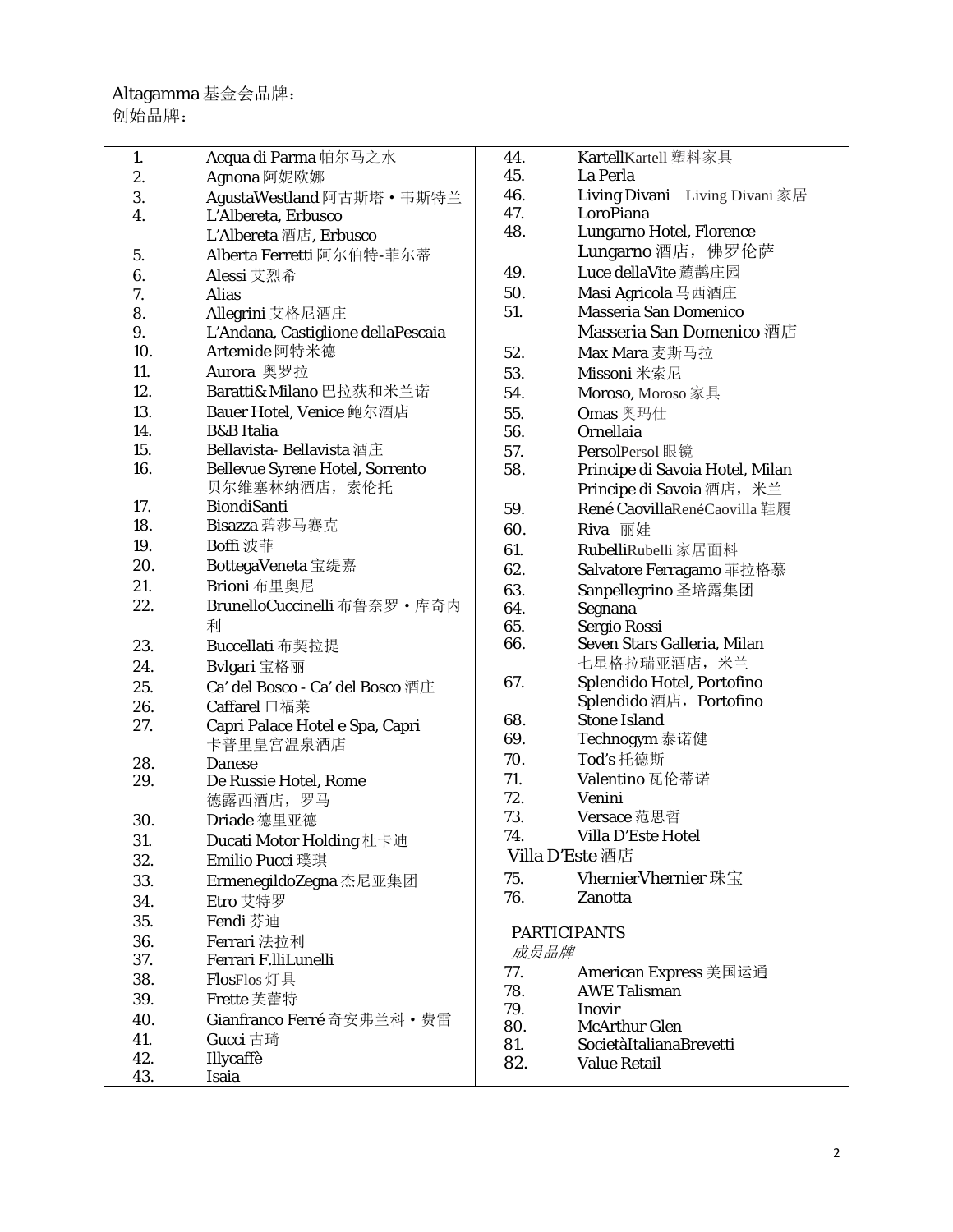

#### **ALTAGAMMA - ITALIAN CONTEMPORARY EXCELLENCE**

**On 29 April 2013, the Shanghai Italian Center will welcome the opening of the ALTAGAMMA – CONTEMPORARY ITALIAN EXCELLENCE photography exhibition. The Italian industry association** *Fondazione Altagamma***, one of Europe's luxury goods associations, gathers members from several renowned brands including Gucci, Versace, Bulgari, Illy, Kartell, Tod's, Missoni, Salvatore Ferragamo, Bottega Veneta, B&B Italia, Bisazza, Fendi and Ducati**.

The world famous Altagamma brands share the passion for high quality and excellence and for the Italian heritage mixed with the spur to innovation: they come from the fields of fashion, design, speed, hospitality, jewelry, food and beverage and wellness.

During the last decades, these brands shaped the reputation of Italy all around the world, making the Bel Paese ("beautiful country") a synonymous of style, elegance, creativity and innovation.

To celebrate its 20th anniversary, 64 brands under the *Fondazione Altagamma* umbrella are collaborating with 10 well-known photoreporter to show the essence and style of their various brands with the help of modern photographic art.

These photographers are: Lorenzo Cicconi Massi, Daniele Dainelli, Nicolò Degiorgis, Simona Ghizzoni, Martino Lombezzi, Alex Majoli, Paolo Pellegrin, Lorenzo Pesce, Marta Sarlo and Massimo Siragusa. They are the outstanding representatives of Italian photojournalism and work in a variety of styles. Looking at the mosaic of images (that represent products, factories, workers, landscapes…) we can see the hard work, the skills and the passion that make possible to create high quality products and offer high quality services.

High-quality Italian products are the embodiment of values that are shared by all Altagamma companies, no matter what sector they operate in. The challenge that *Fondazione Altagamma* faced was how to adequately present and connect the values and philosophy behind the astounding success of these products.

The result is a sort of tale of what Italian Excellence is made of: craftsmanship, heritage, sense of beauty, creativity, link to the territory, innovation.

The photography exhibition was first held in December 2012 at Milan's famous Triennale Design Museum. The exhibition publication, which will be available for purchase at the end of October in bookstores, was created by well-known publisher Rizzoli. The project was helmed by curator Cristina Morozzi and consists of two parts. Apart from the aforementioned publication, the other component of the project is a travelling exhibition.

The Shanghai Italian Center is the exhibition space for the ALTAGAMMA – CONTEMPORARY ITALIAN EXCELLENCE exhibition in China.

Each of the 64 Altagamma companies made or chose the frame for its own photograph, adding a personal interpretation of the image itself, resulting in a creative multiplicity of styles.

The opening will take place on Monday 29 April and closes on Sunday 26 May.

Andrea Illy, Chairman of *Fondazione Altagamma* and illycaffè, commented, "*We had wanted to start a project which could represent the universe of values and aesthetics and the best Italian companies for some time. This exhibition is the result. This Chinese edition is particularly important to us: this is a country with a millennial cultural tradition and a great market, with huge perspectives. It is crucial to Altagamma companies to communicate the values of Italian culture in order to make people appreciate the products that are generated by that culture "* 

www.altagamma.it www.altagammaexcellence.com